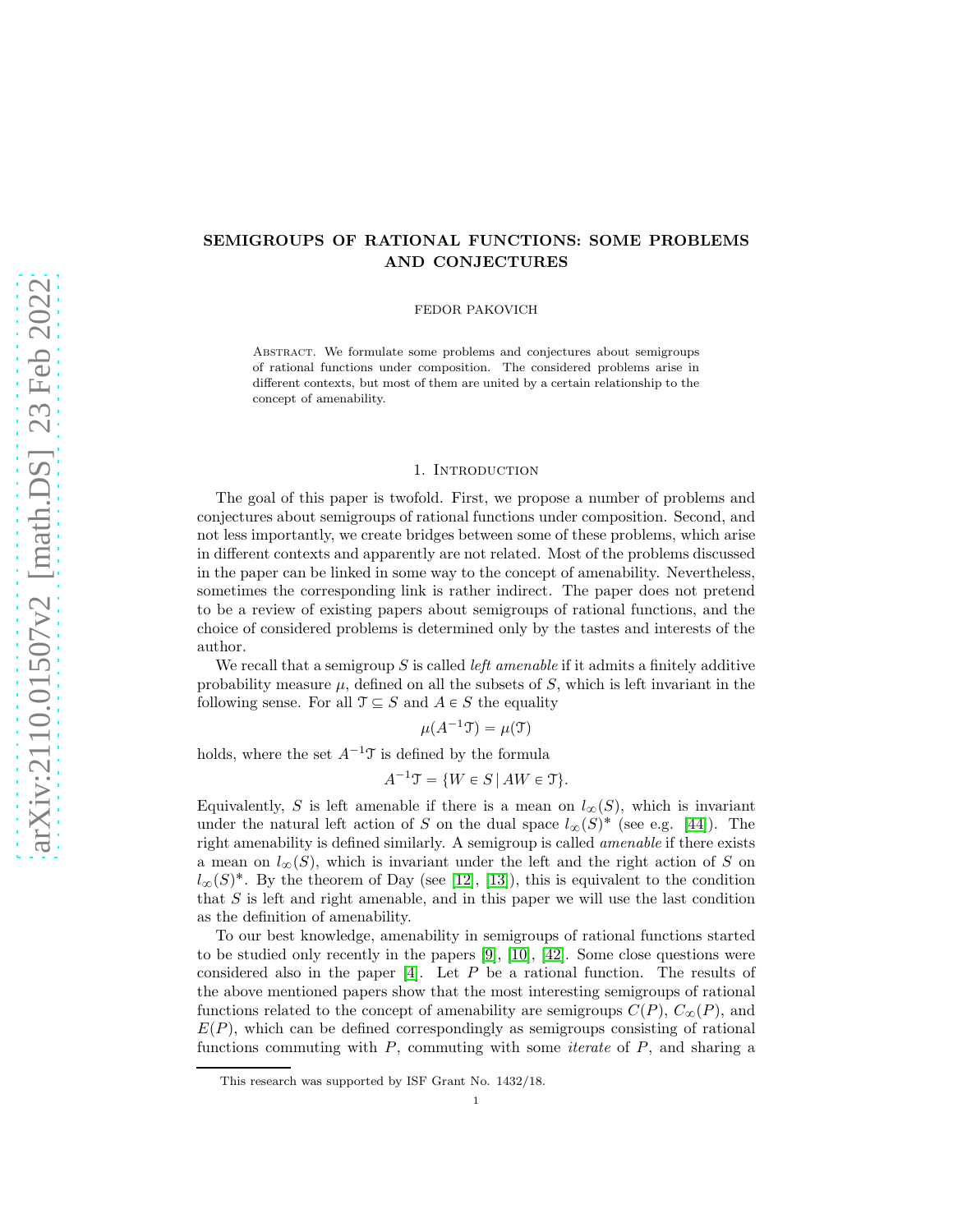#### 2 FEDOR PAKOVICH

measure of maximal entropy with  $P$ . On the other hand, the most interesting property of amenable semigroups in the context of semigroups of rational functions is, probably, the property of being reversible. We recall that a semigroup  $S$  is called left reversible if for all  $A, B \in S$  there exist  $X, Y \in S$  such that

<span id="page-1-0"></span>
$$
(1) \t\t AX = BY.
$$

The right reversibility is defined similarly. It is well-known and follows easily from the definition that any left (resp. right) amenable semigroup is left (resp. right) reversible (see e.g. [\[44\]](#page-11-0)).

What is said above suggests to consider problems related to amenable semigroups of rational functions in conjunction with problems related to reversible semigroups and semigroups  $C(P)$ ,  $C_{\infty}(P)$ ,  $E(P)$ . This paper is organized accordingly and has the following structure. In the second section, after recalling the classical theorem of Ritt about commuting rational functions, we review recent results about  $C(P)$  and propose some related problems. In the third section, we discuss some conjectures about semigroups  $C_{\infty}(P)$  and  $E(P)$ . In the fourth section, we discuss problems and conjectures concerning reversible semigroups of rational functions. In particular, we relate the left reversibility with some problems arising in arithmetical dynamics. Finally, in the fifth section we propose some conjectures describing amenable semigroups of rational functions, generalizing previous results obtained in the polynomial case.

## 2. SEMIGROUPS  $C(P)$

For a rational function P of degree at least two, we denote by  $C(P)$  the collection of rational functions, including rational functions of degree one, commuting with P. It is clear that  $C(P)$  is a semigroup. The subsemigroup of  $C(P)$  consisting of Möbius transformations will be denoted by  $Aut(P)$ . It is easy to see that  $Aut(P)$ is a group. Moreover, since elements of  $Aut(P)$  permute fixed points of  $P^{\circ k}$ ,  $k \geq 1$ , and any Möbius transformation is defined by its values at any three points, the group  $Aut(P)$  is finite. We will call a rational function special if it is either a Lattes map or it is conjugate to  $z^{\pm n}$ ,  $n \ge 2$ , or  $\pm T_n$ ,  $n \ge 2$ , where  $T_n$  is the *n*th Chebyshev polynomial.

The central result about commuting rational functions is the theorem of Ritt (see [\[45\]](#page-11-2) and also [\[21\]](#page-11-3), [\[38\]](#page-11-4), [\[40\]](#page-11-5)). In brief, it states that if rational functions X and  $P$  of degree at least two commute, then either they both are special or they have an iterate in common. Moreover, the Ritt theorem provides a full description of pairs of commuting special functions, implying a description of the semigroup  $C(P)$  in case P is special. Nevertheless, the only information about the structure of  $C(P)$  for a non-special rational function P provided by the Ritt theorem is that every  $X \in C(P)$  has a common iterate with P. Further results about  $C(P)$  were obtained in the recent papers [\[38\]](#page-11-4), [\[40\]](#page-11-5). Below, we shortly describe these results and formulate some related problems.

The following theorem was obtained in the paper [\[38\]](#page-11-4) as a corollary of a more general theorem concerning semiconjugate rational functions. It can be regarded as a "semigroup" counterpart of the Ritt theorem and implies the latter theorem in its part concerning non-special rational functions.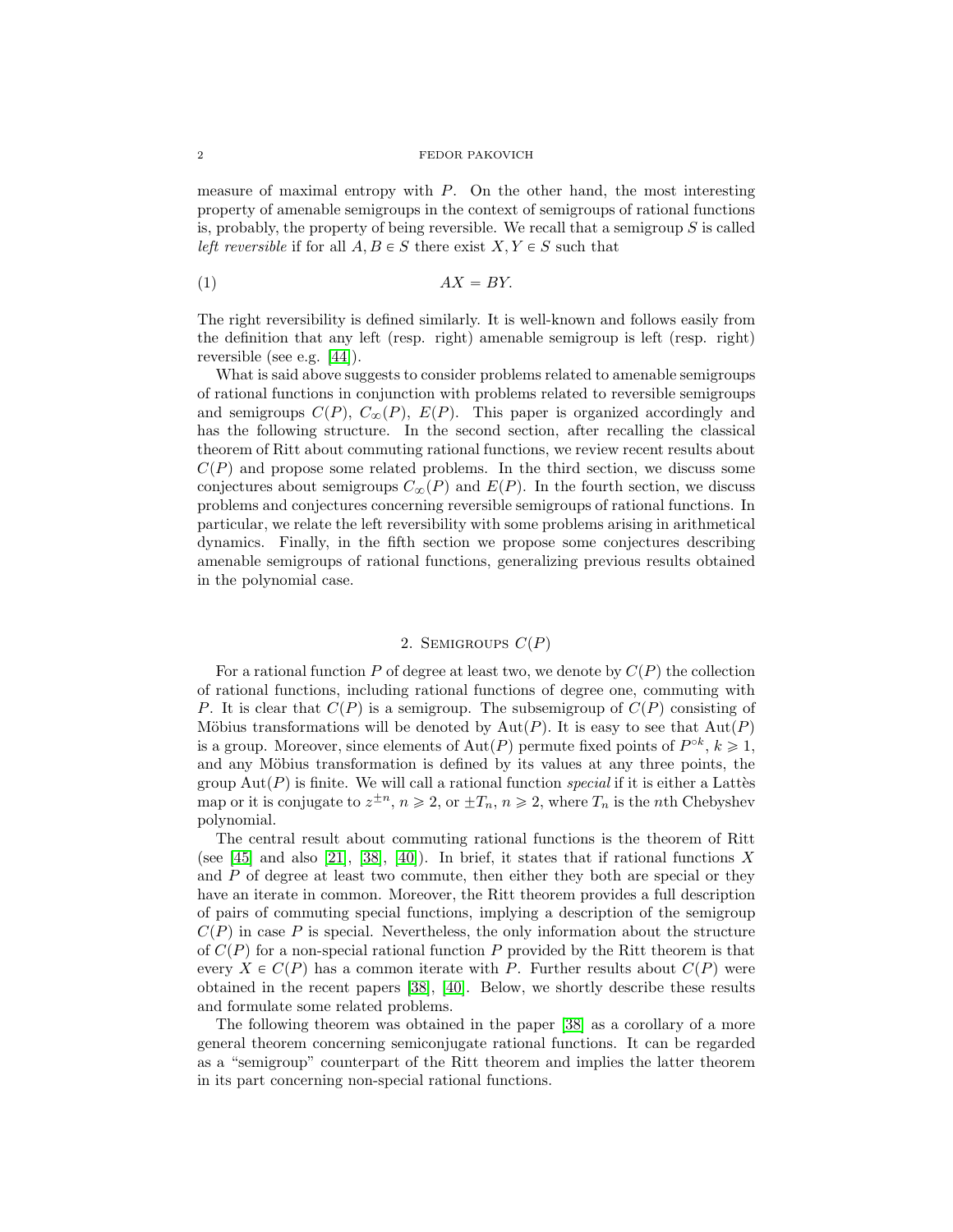<span id="page-2-0"></span>**Theorem 2.1.** Let  $P$  be a non-special rational function of degree at least two. Then there exist finitely many rational functions  $X_1, X_2, \ldots, X_r$  such that a rational function X belongs to  $C(P)$  if and only if

$$
X = X_j \circ P^{\circ k}
$$

for some j,  $1 \leq j \leq r$ , and  $k \geq 0$ .

To see that Theorem [2.1](#page-2-0) implies the Ritt theorem, let us observe that if  $X$ commutes with P, then any iterate  $X^{\circ l}$ ,  $l \geq 1$ , does. Thus, by the Dirichlet box principle, there exist  $l_2 > l_1 \geq 1$  such that

$$
X^{\circ l_1} = X_j \circ P^{\circ k_1}, \qquad X^{\circ l_2} = X_j \circ P^{\circ k_2}
$$

for the same j and some  $k_1 > k_2 \geq 1$ , implying that

<span id="page-2-1"></span>(2) 
$$
X^{\circ l_2} = X^{\circ l_1} \circ P^{\circ (k_2 - k_1)}.
$$

Since  $X$  and  $P$  commute, it follows from  $(2)$  that

<span id="page-2-2"></span>(3) 
$$
X^{\circ l_2} = P^{\circ (k_2 - k_1)} \circ X^{\circ l_1},
$$

implying that

<span id="page-2-3"></span>(4) 
$$
X^{\circ (l_2 - l_1)} = P^{\circ (k_2 - k_1)}.
$$

The passage from [\(3\)](#page-2-2) to [\(4\)](#page-2-3) is possible since the semigroup  $\mathbb{C}(z)$  is obviously *right* cancellative, that is, the equality

$$
X \circ A = Y \circ A,
$$

where  $X, Y, A \in \mathbb{C}(z)$ , implies that  $X = Y$ . Notice, however, that  $\mathbb{C}(z)$  is not left cancellative.

It was shown in [\[40\]](#page-11-5) that with the semigroup  $C(P)$  one can associate a finite *group* as follows. For a non-special rational function of degree at least two  $P$ , we define an equivalence relation  $\underset{P}{\sim}$  on the semigroup  $C(P)$ , setting  $Q_1 \underset{P}{\sim} Q_2$  if

$$
Q_1 \circ P^{\circ l_1} = Q_2 \circ P^{\circ l_2}
$$

for some  $l_1 \geq 0$ ,  $l_2 \geq 0$ . It follows easily from the right cancellativity of  $\mathbb{C}(z)$  that if **X** is an equivalence class of  $\underset{P}{\sim}$  and  $X_0 \in \mathbf{X}$  is a function of minimum possible degree, then every  $X \in \mathbf{X}$  has the form  $X = X_0 \circ P^{\circ l}$ ,  $l \geqslant 0$ . Moreover, the multiplication of classes induced by the functional composition of their representatives provides  $\binom{C_B}{B}$  with the structure of a *finite group*.

In more detail, let us recall that a *congruence* on a semigroup is an equivalence relation that is compatible with the semigroup operation. In this notation, the following statement holds.

**Theorem 2.2.** Let P be a non-special rational function of degree at least two. Then the relation  $\sum_{P}$  is a congruence on the semigroup  $C(P)$ , and the quotient semigroup is a finite group.

It is clear that describing the semigroup  $C(P)$  is equivalent to describing the corresponding group, which will be denoted by  $G_P$ . On the other hand, one may expect that the analysis of  $G_P$  may have some advantages in view of the presence of the group structure. Thus, probably, the most interesting problem concerning the semigroups  $C(P)$  is following.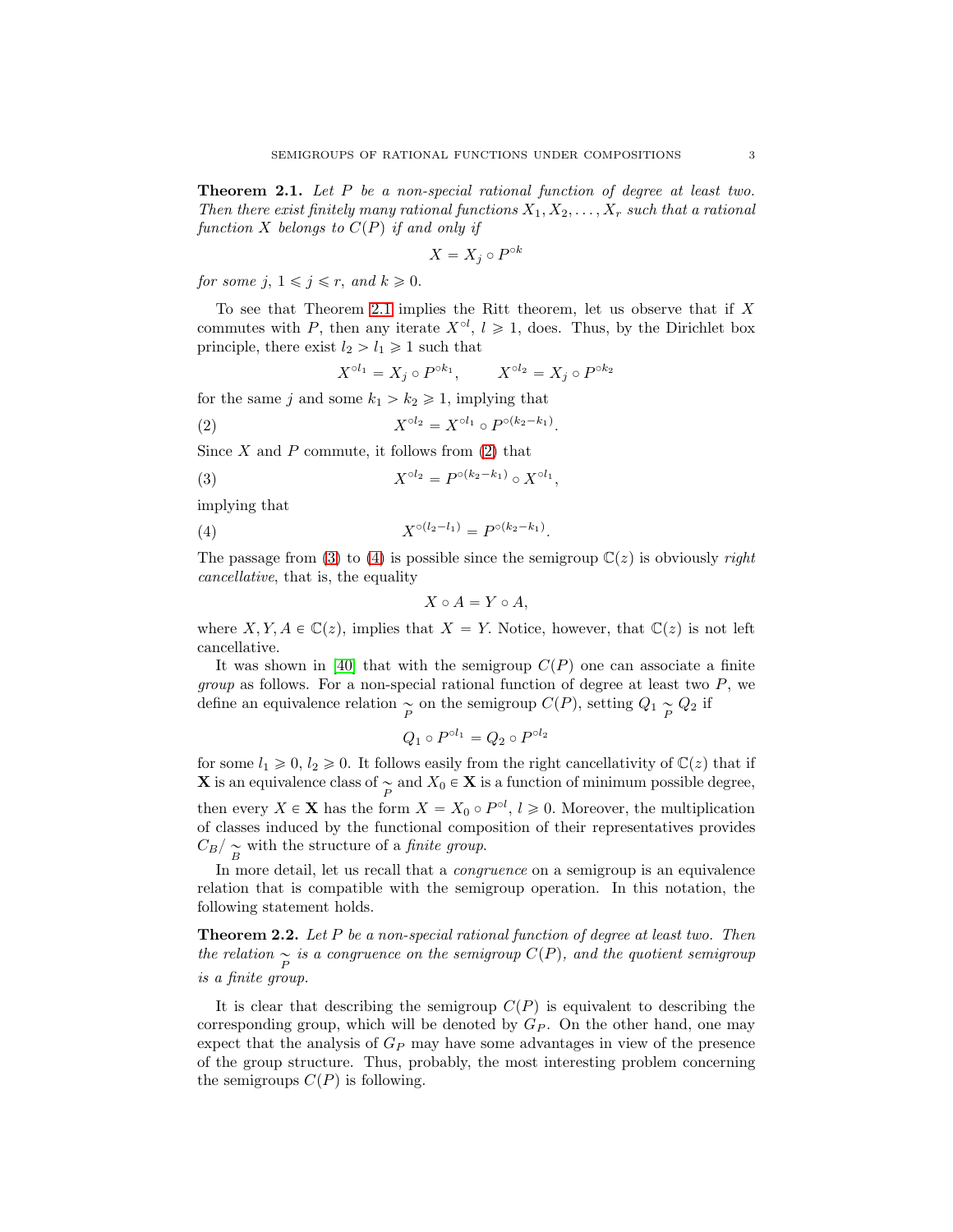<span id="page-3-0"></span>**Problem 2.3.** Which finite groups occur as groups  $G_P$  for non-special rational functions P?

Note that the group  $G_P$  is trivial if and only if any element of  $C(P)$  is an iterate of P. In particular, if  $P = Q^{\circ l}$  for some  $Q \in \mathbb{C}(z)$ , then  $G_P$  is non-trivial since Q belongs to  $C(P)$ . The group  $G_P$  is also non-trivial whenever the group  $Aut(P)$ is non-trivial, since  $G_P$  contains an isomorphic copy of Aut $(P)$  (see [\[40\]](#page-11-5) for more detail).

Let us mention some known results related to Problem [2.3.](#page-3-0) First, if  $P$  is a nonspecial polynomial, then  $C(P) = \langle \text{Aut}(P), R \rangle$  for some  $R \in C(P)$ . Correspondingly, the group  $G_P$  is metacyclic (see [\[40\]](#page-11-5), Section 6.2, and [\[42\]](#page-11-1), Section 7.1). Further, if a non-special rational function  $P$  is *indecomposable*, that is, cannot be represented in the form  $P = V \circ U$ , where U and V are rational functions of degree greater than one, then  $G_P$  is isomorphic to Aut $(P)$ . Equivalently,  $X \in C(P)$  if and only if  $X = \mu \circ P^l$  for some  $\mu \in \text{Aut}(P)$  and  $l \geq 1$  (see [\[40\]](#page-11-5), Section 6.1). Thus, for an indecomposable rational function  $P$  the group  $G_P$  is one of the five finite subgroups of Aut( $\mathbb{CP}^1$ ). Moreover, every finite subgroup of Aut( $\mathbb{CP}^1$ ) can be realized as the group  $\text{Aut}(P)$  for some rational function P (see [\[14\]](#page-10-5)).

It was shown in [\[40\]](#page-11-5) that calculating  $G_P$  reduces to calculating the generators of the fundamental group of a special graph  $\Gamma_P$  associated with P, which can be described as follows. Let P be a rational function. A rational function  $\hat{P}$  is called an elementary transformation of  $P$  if there exist rational functions  $U$  and  $V$  such that  $P = V \circ U$  and  $\hat{P} = U \circ V$ . We say that rational functions P and A are equivalent and write  $A \sim P$  if there exists a chain of elementary transformations between P and A. Since for any Möbius transformation  $\mu$  the equality

$$
P = (P \circ \mu^{-1}) \circ \mu
$$

holds, the equivalence class  $[P]$  of a rational function P is a union of conjugacy classes. Thus, the relation  $\sim$  can be considered as a weaker form of the classical conjugacy relation. The graph  $\Gamma_P$  is defined as a multigraph whose vertices are in a one-to-one correspondence with some fixed representatives  $P_i$  of conjugacy classes in  $[P]$ , and whose multiple edges connecting the vertices corresponding to  $P_i$  to  $P_j$ are in a one-to-one correspondence with solutions of the system

$$
P_i = V \circ U, \quad P_j = U \circ V
$$

in rational functions. Since the equivalence class  $[P]$  contains infinitely many conjugacyclasses if and only if P is a flexible Latter map  $([36])$  $([36])$  $([36])$ , for any non-special rational function P the graph  $\Gamma_P$  is finite.

It follows from the relation between  $G_P$  and the fundamental group of  $\Gamma_P$  that the groups  $G_P$  and  $G_{P'}$  are isomorphic whenever  $P \sim P'$  ([\[40\]](#page-11-5)). This fact permits to reveal reasons for the non-triviality of  $G_P$  by studying the graph  $G_P$ , which represents the totality of all functions from class  $[P]$  together with their decompositions and automorphisms. As an example of such an approach, we mention the following interesting fact. The group  $\Gamma_P$  is always non-trivial whenever for some  $P' \sim P$  the group  $\text{Aut}(P')$  is non-trivial. Thus, if under these circumstances the group Aut $(P)$  itself is trivial, the semigroup  $C(P)$  necessarily contains functions of degree at least two that are not iterates of  $P$  (see [\[40\]](#page-11-5) for more detail).

In view of the relation between  $G_P$  and  $\Gamma_P$ , a "combinatorial" counterpart of Problem [2.3](#page-3-0) is the following problem.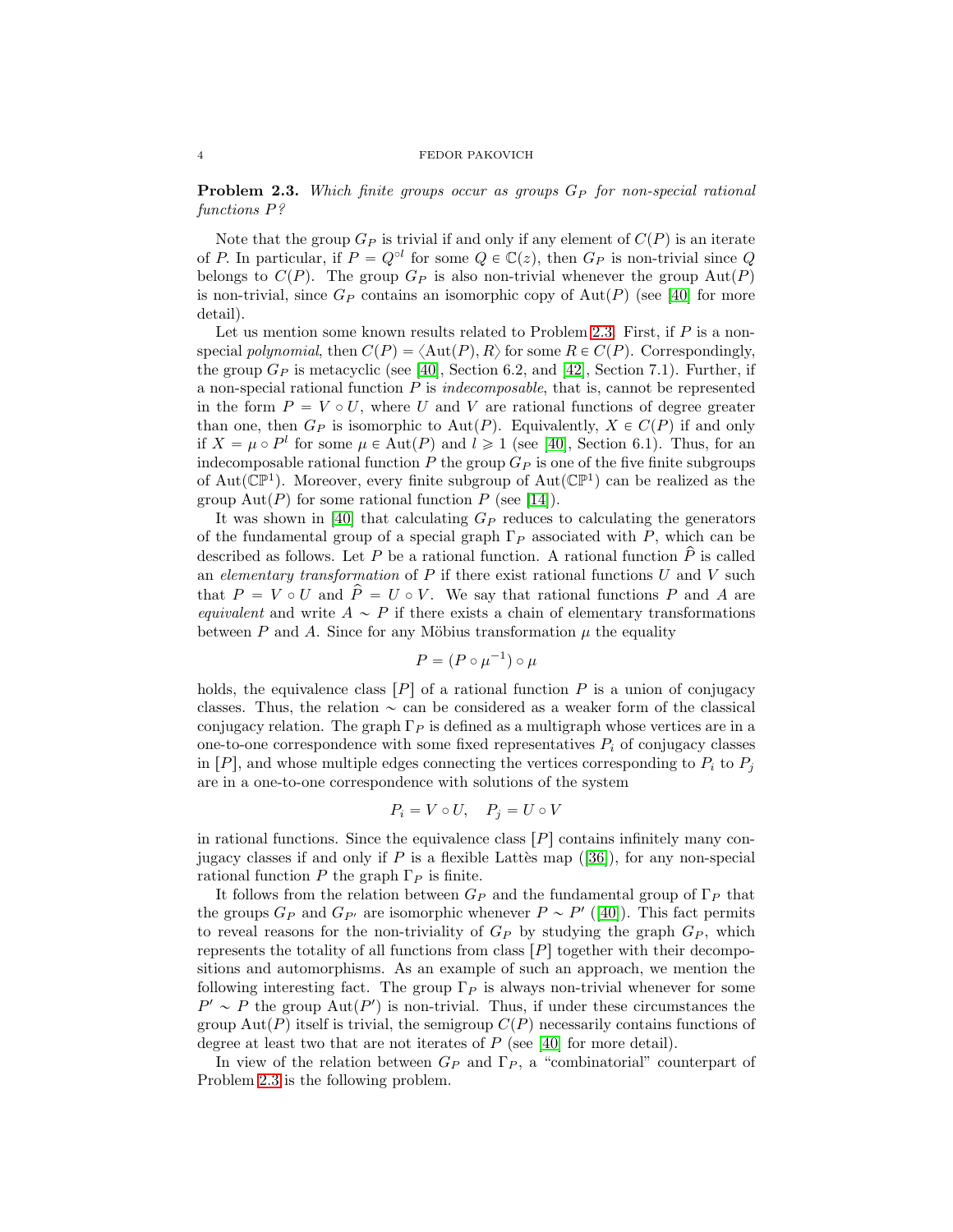**Problem 2.4.** Which finite graphs occur as graphs  $\Gamma_P$  for non-special rational functions P?

3. SEMIGROUPS 
$$
C_{\infty}(P)
$$
 and  $E(P)$ 

Let us define the sets  $C_{\infty}(P)$  and  $\text{Aut}_{\infty}(P)$  by the formulas

$$
C_{\infty}(P) = \bigcup_{i=1}^{\infty} C(P^{\circ k}), \quad \text{Aut}_{\infty}(P) = \bigcup_{k=1}^{\infty} \text{Aut}(P^{\circ k}).
$$

Since obviously

$$
C(P^{\circ k}),\ C(P^{\circ l}) \subseteq C(P^{\circ \text{LCM}(k,l)})
$$

and

$$
Aut(P^{\circ k}), Aut(P^{\circ l}) \subseteq Aut(P^{\circ LCM(k,l)}),
$$

the set  $C_{\infty}(P)$  is a semigroup, and the set  $\text{Aut}_{\infty}(P)$  is a group. Let us notice that a rational function X of degree at least two belongs to  $C_{\infty}(P)$  if and only if X and P share an iterate. Indeed, the "only if" part follows from the Ritt theorem. On the other hand, if there exist  $k, l \in \mathbb{N}$  such that  $X^{\circ k} = P^{\circ l}$ , then X obviously commutes with  $P^{\circ l}$ .

We conjecture that the following analogue of Theorem [2.1](#page-2-0) holds for semigroups  $C_{\infty}(P)$ .

<span id="page-4-0"></span>Conjecture 3.1. Let P be a non-special rational function of degree at least two. Then there exist finitely many rational functions  $X_1, X_2, \ldots, X_r$  such that a rational function X belongs to  $C_{\infty}(P)$  if and only if

$$
X = X_j \circ P^{\circ k}
$$

for some j,  $1 \leq j \leq r$ , and  $k \geq 0$ .

Conjecture [3.1](#page-4-0) is equivalent to the following conjecture.

<span id="page-4-1"></span>Conjecture 3.2. Let P be a non-special rational function of degree at least two. Then  $C_{\infty}(P) = C(P^{\circ s})$  for some  $s \geq 1$ .

Indeed, applying Theorem [2.1](#page-2-0) to  $P^{\circ s}$ , we see that Conjecture [3.2](#page-4-1) implies Con-jecture [3.1.](#page-4-0) On the other hand, if  $X_1, X_2, \ldots, X_r$  are rational functions satisfy-ing the conclusion of Conjecture [3.1,](#page-4-0) and  $X_i$ ,  $1 \leq i \leq r$ , commutes with  $P^{\circ k_i}$ ,  $k_i \geq 1$ , then  $X_i$  also commutes with  $P^N$ , where  $N = \text{LCM}(k_1, k_2, \ldots, k_r)$ . Thus,  $C_{\infty}(P) \subseteq C(P^{\circ N})$ , implying that  $C_{\infty}(P) = C(P^{\circ N})$ .

Let us recall that by the results of the papers [\[23\]](#page-11-7) and [\[31\]](#page-11-8), for every rational function P of degree  $n \geq 2$  there exists a unique probability measure  $\mu_P$  on  $\mathbb{CP}^1$ , which is invariant under  $P$ , has support equal to the Julia set  $J_P$ , and achieves maximal entropy  $\log n$  among all P-invariant probability measures. For a rational function P of degree at least two, we denote by  $\mu_P$  the measure of maximal entropy for P, and by  $E(P)$  the set of rational functions Q of degree at least two such that  $\mu_Q = \mu_P$ , completed by  $\mu_P$ -invariant Möbius transformations. The set  $E(P)$  is a semigroup (see e.g. [\[42\]](#page-11-1)).

Algebraic conditions for non-special rational functions  $X$  and  $P$  to share a measure of maximal entropy were obtained in the papers [\[29\]](#page-11-9), [\[30\]](#page-11-10), and can be formulated as follows (see [\[49\]](#page-11-11) for more detail).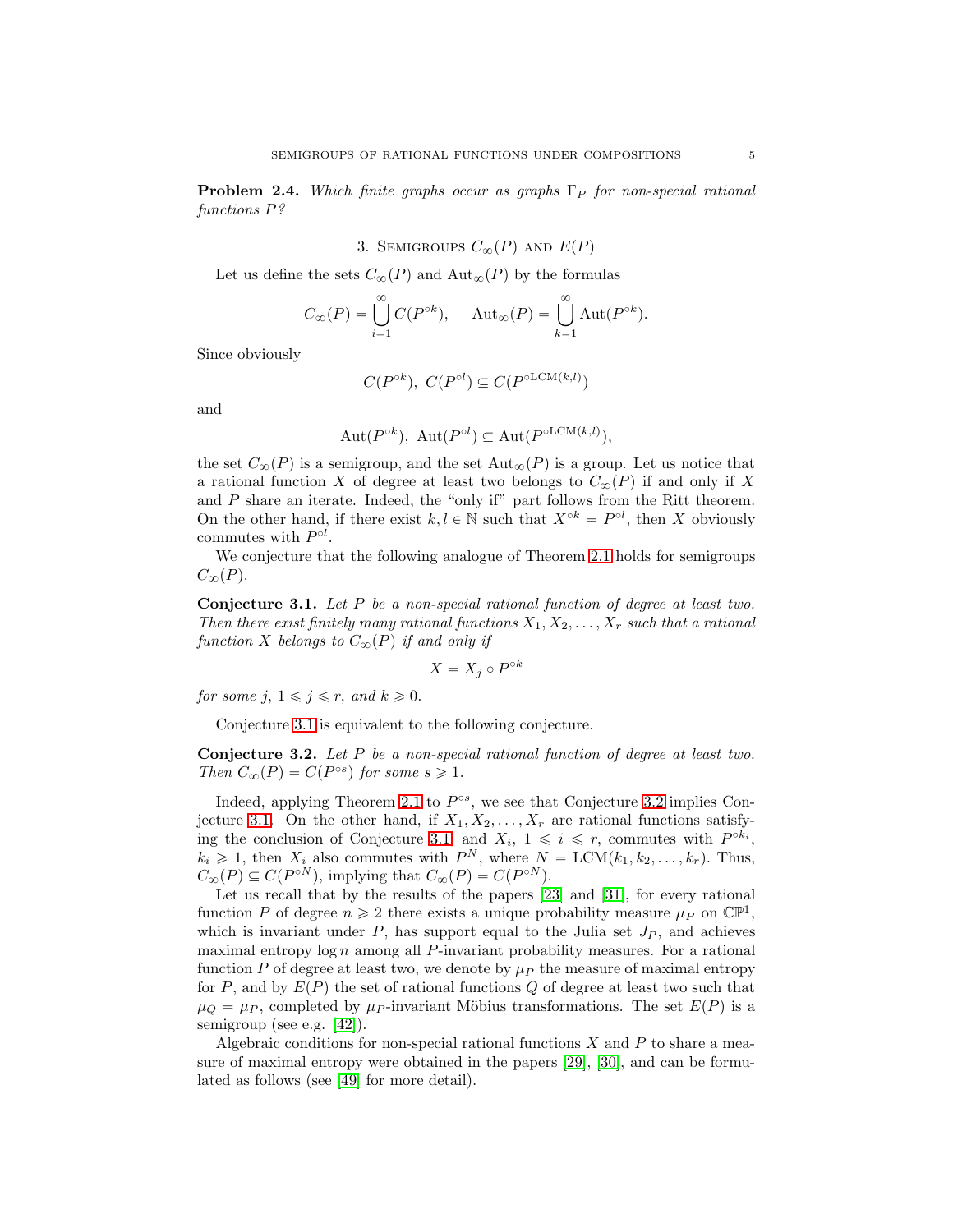<span id="page-5-5"></span>**Theorem 3.3.** Let  $X$  and  $P$  be non-special rational functions of degree at least two. Then  $\mu_X = \mu_P$  if and only if there exist  $k, l \geq 1$  such that the equalities

<span id="page-5-0"></span>(5) 
$$
X^{\circ 2k} = X^{\circ k} \circ P^{\circ l}, \qquad P^{\circ 2l} = P^{\circ l} \circ X^{\circ l},
$$

 $hold.$ 

Setting  $F = X^{\circ k}$ ,  $G = P^{\circ l}$ , we can rewrite system [\(5\)](#page-5-0) in the form

<span id="page-5-2"></span>(6) 
$$
F \circ F = F \circ G, \quad G \circ G = G \circ F.
$$

The problem of describing rational solutions of this system with  $F \neq G$  is closely related to the problem of describing rational solutions of the functional equation

<span id="page-5-1"></span>
$$
(7) \t\t A \circ X = A \circ Y,
$$

distinct from the trivial solution  $X = Y$ . Specifically, it was observed in the paper [\[49\]](#page-11-11) that if  $X, Y$ , and A are rational functions such that equality [\(7\)](#page-5-1) holds, then the functions

$$
F = X \circ A, \quad G = Y \circ A
$$

satisfy  $(6)$ . Moreover, it was proved in [\[39\]](#page-11-12) that *all* solutions of  $(6)$  can be obtained in this way.

A comprehensive classification of rational functions satisfying [\(7\)](#page-5-1) is not known. The most complete result in this direction, obtained in the paper [\[2\]](#page-10-6), is the classification of solutions of  $(7)$  under the assumption that A is a polynomial. For some partial results we refer the reader to  $[2]$ ,  $[39]$ ,  $[47]$ ,  $[48]$ . It is instructive to consider the following more general problem. Let A be a rational function of degree at least two. We say that A is tame if the algebraic curve

<span id="page-5-4"></span>
$$
\frac{A(x) - A(y)}{x - y} = 0
$$

has no factors of genus zero or *one*. Otherwise, we say that A is wild.

#### <span id="page-5-3"></span>Problem 3.4. Describe wild rational functions.

Note that by the Picard theorem, the condition that  $A$  is tame is equivalent to the condition that equality [\(7\)](#page-5-1), where  $X, Y$  are functions meromorphic on  $\mathbb{C},$ implies that  $X \equiv Y$ .

Let us remark that Problem [3.4](#page-5-3) is closely related to the question about possible decompositions of "even" rational functions (cf.  $[3]$ ,  $[25]$ ,  $[26]$ ). Let F be an "even" rational function, that is, a rational function of the form  $F = U \circ z^2$ , where  $U \in \mathbb{C}(z)$ , and  $F = A \circ X$  an arbitrary decomposition of F into a composition of rational functions. Then the equality

$$
F = U \circ z^2 = A \circ X
$$

implies that [\(7\)](#page-5-1) holds for  $Y(z) = X(-z)$ . Of course, if the rational function X is also even, then  $Y = X$ . However, if X is not even, we obtain a non-trivial solution of  $(7)$ . This construction can be generalized to the case where instead of  $z<sup>2</sup>$  any Galois covering from a torus or  $\mathbb{CP}^1$  to  $\mathbb{CP}^1$  is used (see [\[41\]](#page-11-17)). Moreover, if curve [\(8\)](#page-5-4) is irreducible, then all solutions of [\(7\)](#page-5-1) can be obtained in this way([\[39\]](#page-11-12)).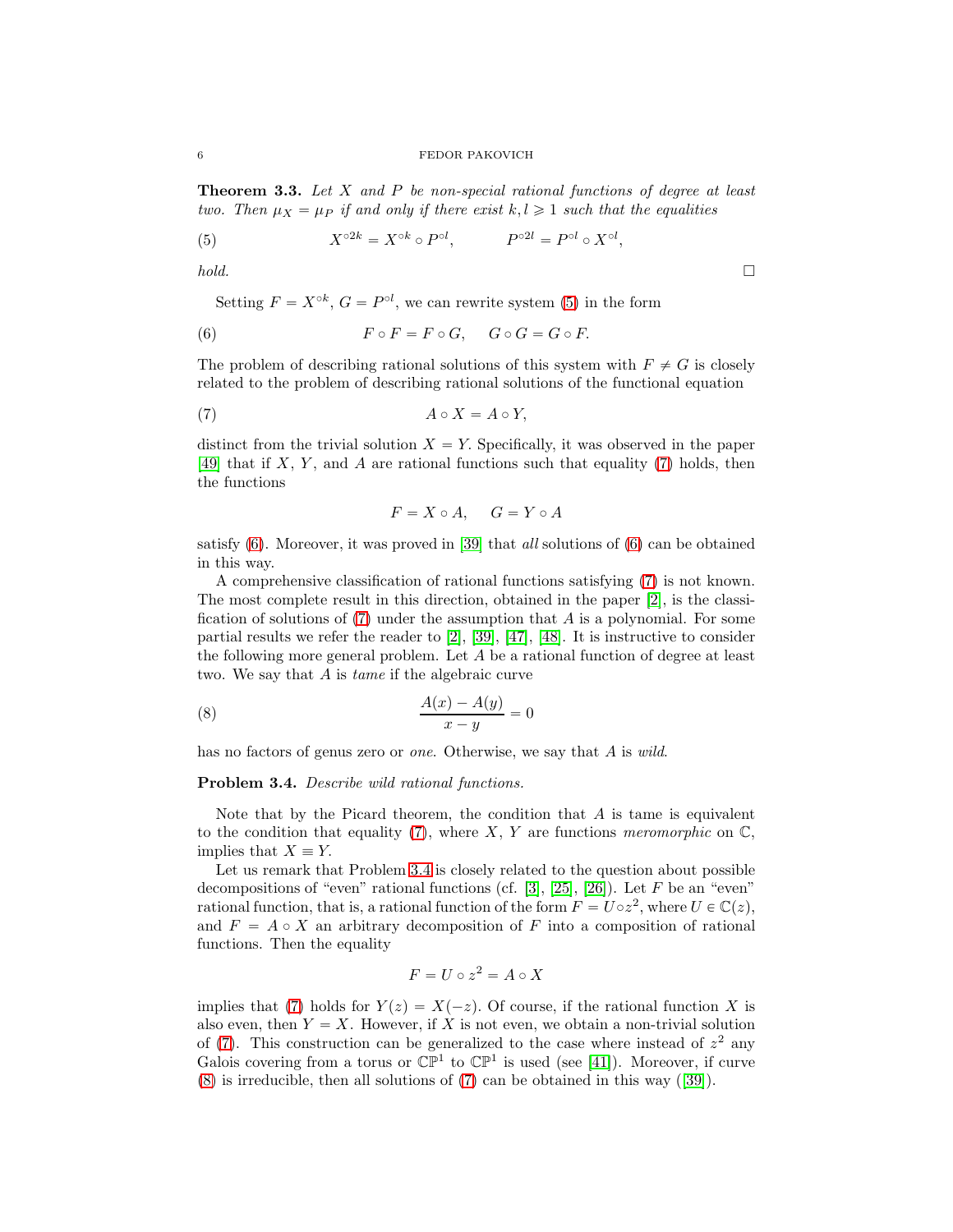Rational functions sharing an iterate share a measure of maximal entropy, and the system  $(5)$  can be regarded as a generalization of the condition that X and P share an iterate. Accordingly, Conjecture [3.1](#page-4-0) is a particular case of the following conjecture.

<span id="page-6-0"></span>Conjecture 3.5. Let P be a non-special rational function of degree at least two. Then there exist finitely many rational functions  $X_1, X_2, \ldots, X_r$  such that X belongs to  $E(P)$  if and only if

$$
X = X_j \circ P^{\circ k}
$$

for some j,  $1 \leq j \leq r$ , and  $k \geq 0$ .

Note that Conjecture [3.5](#page-6-0) implies Theorem [3.3](#page-5-5) in the same way as Theorem [2.1](#page-2-0) implies the Ritt theorem. Indeed, if Conjecture [3.5](#page-6-0) is true and  $X \in E(P)$ , then equality [\(2\)](#page-2-1) holds for some  $l_2 > l_1 \geq 1$  and  $k_2 > k_1 \geq 1$ . By symmetry, also

<span id="page-6-1"></span>(9) 
$$
P^{\circ l_2'} = P^{\circ l_1'} \circ X^{\circ (k_2' - k_1')}
$$

for some  $l'_2 > l'_1 \geq 1$  and  $k'_2 > k'_1 \geq 1$ . Finally, equalities [\(2\)](#page-2-1) and [\(9\)](#page-6-1) imply that equalities [\(5\)](#page-5-0) hold for some  $k, l \geq 1$  (see [\[42\]](#page-11-1), Lemma 2.10). Of course, in distinction with the commutative case, now we cannot exchange the order of iterates of  $X$  and P in equalities  $(2)$  or  $(9)$  and obtain equality  $(4)$ .

## 4. Reversible semigroups

It follows from the definition  $(1)$  that if a semigroup of rational functions S is left reversible, then for all  $A, B \in S$  the "separated variable" curve

<span id="page-6-2"></span>
$$
(10)\qquad \qquad A(x) - B(y) = 0
$$

has a factor of genus zero. Separated variable curves with a factor of genus zero have been intensively studied (see e. g. [\[2\]](#page-10-6), [\[5\]](#page-10-8), [\[8\]](#page-10-9), [\[15\]](#page-10-10), [\[17\]](#page-10-11), [\[33\]](#page-11-18), [\[35\]](#page-11-19), [\[43\]](#page-11-20)), but their full description is not known. Notice also that the irreducibility problem for curves [\(10\)](#page-6-2), the so-called Davenport-Lewis-Schinzel problem, is also very difficult and is widely open (see [\[7\]](#page-10-12), [\[8\]](#page-10-9), [\[16\]](#page-10-13), [\[18\]](#page-10-14), [\[28\]](#page-11-21)).

More generally, since  $S$  is a semigroup, the left reversibility condition implies that for all  $A, B \in S$  all algebraic curves

<span id="page-6-3"></span>(11) 
$$
A^{\circ n}(x) - B(y) = 0, \quad n \ge 1,
$$

have a factor of genus zero. On the other hand, the problem of describing  $A$  and  $B$ such that all curves [\(11\)](#page-6-3) have a factor of genus zero or one is a geometric counterpart of the following problem of the arithmetic nature posed in [\[11\]](#page-10-15): which rational functions  $A$  defined over a number field  $K$  have a  $K$ -orbit containing infinitely many points from the value set  $B(\mathbb{P}^1(K))$ ? These problems have been studied in the papers [\[11\]](#page-10-15), [\[27\]](#page-11-22), [\[37\]](#page-11-23). In particular, in [37], a description of such A and B in terms of semiconjugacies and Galois coverings was obtained. Notice that all curves  $(11)$  obviously have a factor of genus zero whenever B is a "compositional" left factor" of some iterate of A, where by a compositional left factor of a rational function F we mean any rational function G such that  $F = G \circ H$  for some rational function H. Moreover, in case A is non-special, the main result of  $|37|$  in a slightly simplified form can be formulated as follows (see [\[37\]](#page-11-23), Theorem 1.2).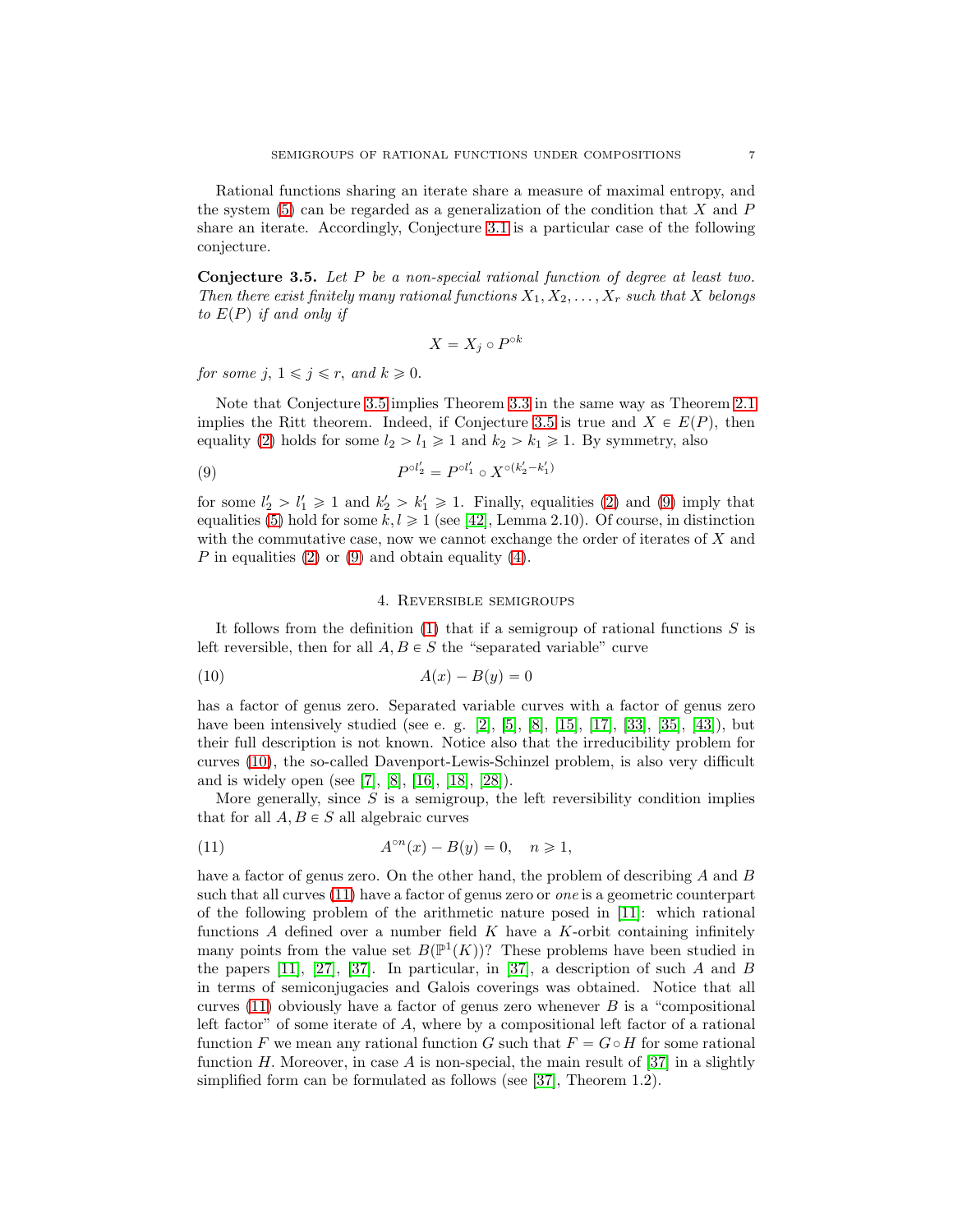<span id="page-7-0"></span>Theorem 4.1. Let A be a non-special rational function of degree at least two. Then there exist rational functions  $X$  and  $F$  such that  $X$  is a Galois covering, the diagram



commutes, and for a rational function B of degree at least two all algebraic curves  $(11)$  have a factor of genus zero or one if and only if B is a compositional left factor of  $A^{\circ \ell} \circ X$  for some  $l \geq 0$ .

Finally, we observe that if a semigroup of rational functions  $S$  is left reversible, then the following condition holds: for all  $A, B \in S$  all algebraic curves

<span id="page-7-1"></span>(12) 
$$
A^{\circ n}(x) - B^{\circ m}(y) = 0, \quad n, m \ge 1,
$$

have a factor of genus zero. This condition is stronger than the previous two conditions, and we conjecture that for such A and B the following stronger version of Theorem [4.1](#page-7-0) holds.

<span id="page-7-2"></span>Conjecture 4.2. Let A and B be rational functions of degree at least two such that all algebraic curves [\(12\)](#page-7-1) have a factor of genus zero or one. Then either both A and B are special or there exist  $k, l \geq 1$  such that  $A^{\circ k} = B^{\circ l}$ .

If true, Conjecture [4.2](#page-7-2) implies the following conjecture.

<span id="page-7-3"></span>Conjecture 4.3. Let S be a semigroup of rational functions of degree at least two containing at least one non-special function. Then S is left reversible if and only if any two elements of S have a common iterate.

Indeed, Conjecture [4.2](#page-7-2) implies the "only if" part of Conjecture [4.3.](#page-7-3) On the other hand, the "if" part is obvious, since the equality  $A^{\circ k} = B^{\circ l}$  implies that [\(1\)](#page-1-0) is satisfied for  $X = A^{\circ(k-1)}$  and  $Y = B^{\circ(l-1)}$ . Moreover, since  $A^{\circ k} = B^{\circ l}$  implies  $A^{\circ 2k} = B^{\circ 2l}$ , we can assume that  $k, l \geq 2$  ensuring that  $X \in S$  and  $Y \in S$ .

Furthermore, Conjecture [4.2](#page-7-2) implies the following conjecture.

<span id="page-7-4"></span>Conjecture 4.4. Let A and B be rational functions of degree at least two such that an orbit of A has an infinite intersection with an orbit of B. Then A and B have a common iterate.

In case A and B are polynomials, Conjecture [4.3](#page-7-3) is the theorem proved in the papers [\[19\]](#page-10-16), [\[20\]](#page-10-17). This result was extended to tame rational functions in the paper [\[41\]](#page-11-17). Similarly, Conjecture [4.2](#page-7-2) and Conjecture [4.3](#page-7-3) are true if the functions involved are polynomials or tame rational functions([\[42\]](#page-11-1)).

To see that Conjecture [4.2](#page-7-2) implies Conjecture [4.4,](#page-7-4) we recall that, by the Faltings theorem $([22])$  $([22])$  $([22])$ , if an irreducible algebraic curve C defined over a finitely generated field K of characteristic zero has infinitely many K-points, then  $q(C) \leq 1$ . On the other hand, it is easy to see that if the orbit intersection  $O_A(z_1) \cap O_B(z_2)$  is infinite, then all curves [\(12\)](#page-7-1) have infinitely many points  $(x, y) \in O<sub>A</sub>(z<sub>1</sub>) \times O<sub>B</sub>(z<sub>2</sub>)$ . Since the orbits  $O_A(z_1), O_B(z_2)$  belong to the field K finitely generated over Q by  $z_1, z_2$ , and the coefficients of  $A, B$ , this implies that all curves  $(12)$  have a factor of genus zero or one. Taking into account that Conjecture [4.4](#page-7-4) is true for special A and B ([\[41\]](#page-11-17)), this shows that Conjecture [4.2](#page-7-2) implies Conjecture [4.4.](#page-7-4)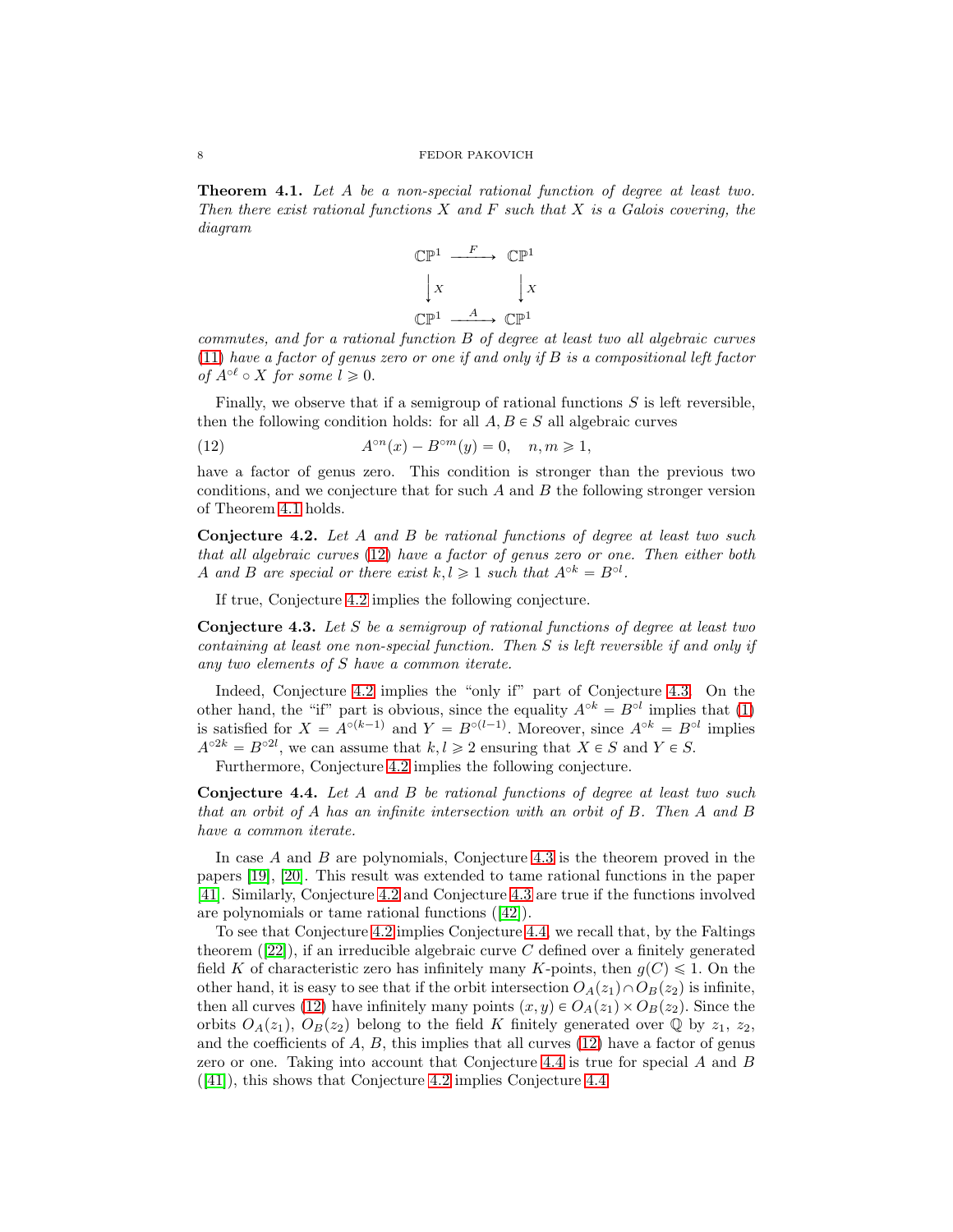Switching to right reversible semigroups, instead of the condition that for all  $A, B \in S$  the algebraic curve [\(10\)](#page-6-2) has a factor of genus zero, we obtain the condition that for all  $A, B \in S$  the field  $\mathbb{C}(A) \cap \mathbb{C}(B)$  contains a non-constant rational function. Thus, we face the following problem.

Problem 4.5. Given rational functions A and B of degree at least two, under what conditions does the field  $\mathbb{C}(A) \cap \mathbb{C}(B)$  contain a non-constant rational function?

Despite a very natural setting of this problem, essentially nothing is known about its solutions unless both  $A$  and  $B$  are polynomials, in which case a complete description of such A and B is known. Specifically, if  $\mathbb{C}(A) \cap \mathbb{C}(B)$  contains a polynomial the answer is given by the Ritt theory([\[46\]](#page-11-25)), and the general case reduces to this one([\[34\]](#page-11-26)). For some other related results we refer the reader to the papers [\[1\]](#page-10-18), [\[6\]](#page-10-19), [\[24\]](#page-11-27), [\[32\]](#page-11-28).

The analogues of the other two problems about algebraic curves considered above can be formulated as follows: given rational functions  $A$  and  $B$ , under what conditions all the fields

<span id="page-8-0"></span>(13) 
$$
\mathbb{C}(A^{\circ n}) \cap \mathbb{C}(B), \quad n \geq 1,
$$

and, more generally, all the fields

$$
\mathbb{C}(A^{\circ n}) \cap \mathbb{C}(B^{\circ m}), \quad n, m \geq 1,
$$

do contain a non-constant rational function?

We conjecture that the first problem has the following solution, "symmetric" to the one provided by Theorem [4.1.](#page-7-0)

<span id="page-8-1"></span>Conjecture 4.6. Let A be a non-special rational function of degree at least two. Then there exist rational functions  $X$  and  $F$  such that  $X$  is a Galois covering, the diagram

<span id="page-8-2"></span>(14) 
$$
\begin{array}{ccc}\n\mathbb{CP}^1 & \xrightarrow{A} & \mathbb{CP}^1 \\
\downarrow x & & \downarrow x \\
\mathbb{CP}^1 & \xrightarrow{F} & \mathbb{CP}^1\n\end{array}
$$

commutes, and for a rational function B of degree at least two all fields [\(13\)](#page-8-0) contain a non-constant rational function if and only if B is a compositional right factor of  $X \circ A^{\circ \ell}$  for some  $l \geqslant 0$ .

Notice that the "if" part of Conjecture [4.6](#page-8-1) is obtained by a direct calculation. Indeed, it follows from [\(14\)](#page-8-2) and

$$
X \circ A^{\circ l} = U \circ B
$$

that for every  $k \geqslant 0$  the equality

$$
F^{\circ k} \circ U \circ B = F^{\circ k} \circ X \circ A^{\circ l} = X \circ A^{\circ l + k}
$$

holds, implying that all fields  $(13)$  contain a non-constant rational function. In particular, they contain a non-constant rational function whenever  $U$  is a compositional right factor of some iterate  $A^{\circ l}$ ,  $l \geq 1$  (the case where  $F = A$  and  $X = z$ ).

Finally, analogues of Conjecture [4.2](#page-7-2) and Conjecture [4.3](#page-7-3) are the following conjectures, which are known to be true in the polynomial case([\[42\]](#page-11-1)).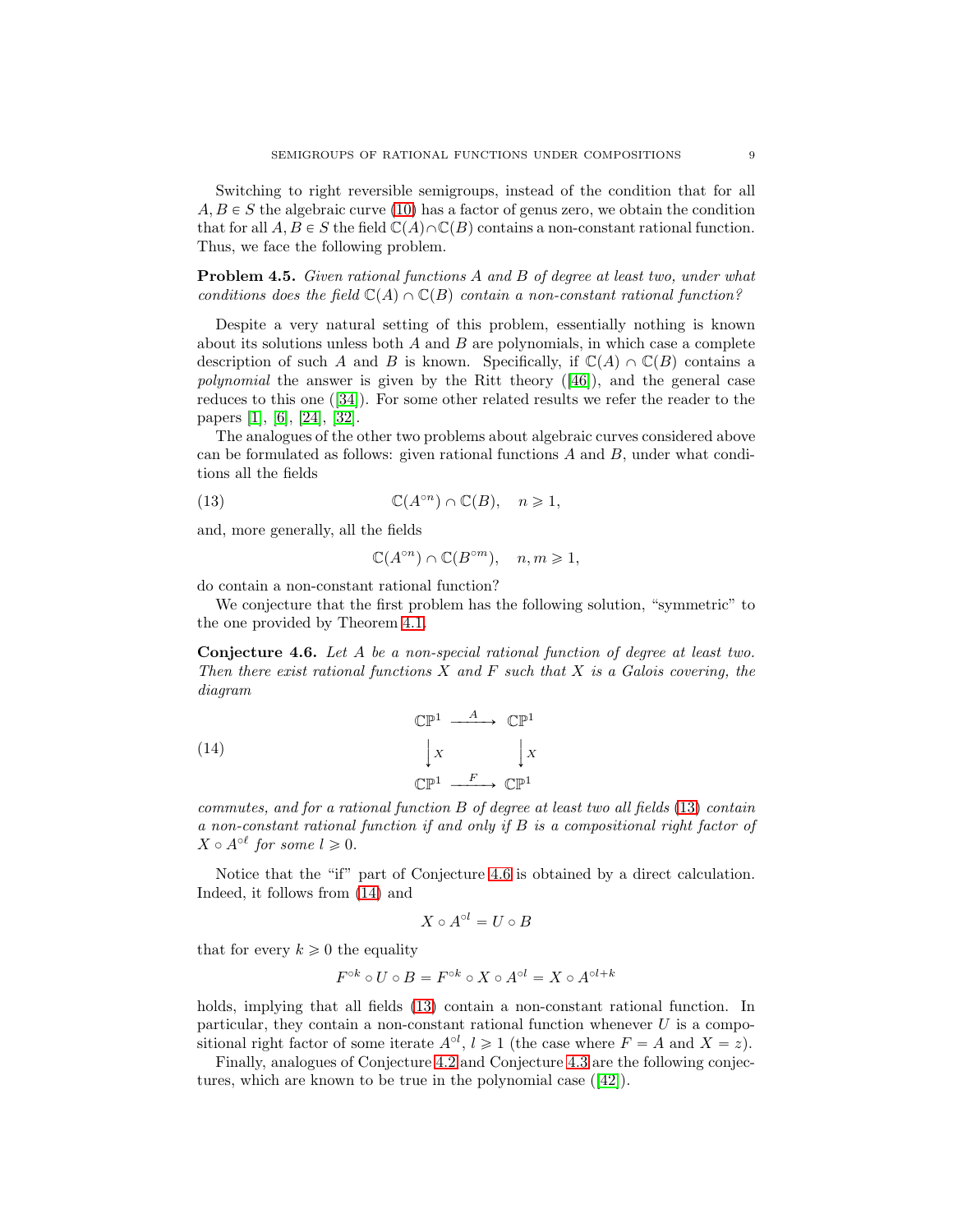10 FEDOR PAKOVICH

Conjecture 4.7. Let A and B be rational functions of degree at least two such that all fields [\(13\)](#page-8-0) contain a non-constant rational function. Then either both A and B are special or there exist  $k, l \geq 1$  such that the equalities

$$
A^{\circ 2k} = A^{\circ k} \circ B^{\circ l}, \qquad B^{\circ 2l} = B^{\circ l} \circ A^{\circ k}
$$

hold.

Conjecture 4.8. Let S be a semigroup of rational functions of degree at least two containing at least one non-special function. Then S is right reversible if and only if for any two elements A, B of S there exist  $k, l \geq 1$  such that the equalities

$$
A^{\circ 2k} = A^{\circ k} \circ B^{\circ l}, \qquad B^{\circ 2l} = B^{\circ l} \circ A^{\circ k}
$$

hold.

## 5. Amenable semigroups

The following conjecture, generalizing the corresponding result for polynomials proved in [\[42\]](#page-11-1), presumably describes amenable and left amenable semigroups of rational functions.

<span id="page-9-0"></span>**Conjecture 5.1.** Let S be a semigroup of rational functions of degree at least two containing at least one non-special rational function. Then the following conditions are equivalent.

- 1) The semigroup S is amenable.
- 2) The semigroup S is left amenable.
- 3) The semigroup S is left reversible.
- 4) Any two elements of S have a common iterate.
- 5) The semigroup S is a subsemigroup of  $C_{\infty}(P)$  for some non-special rational function P of degree at least two.

Notice that to prove Conjecture [5.1](#page-9-0) it is enough to prove the implication  $3 \Rightarrow 4$ only. Indeed, the implication  $1 \Rightarrow 2$  is obvious, the implication  $2 \Rightarrow 3$  is well-known, and it is easy to see that if 4) holds, then  $S \subseteq C_{\infty}(P)$  for any  $P \in S$ , implying the implication  $4 \Rightarrow 5$ . Finally, the implication  $5 \Rightarrow 1$  is proved in [\[42\]](#page-11-1). Note that since Conjecture [4.2](#page-7-2) implies through Conjecture [4.3](#page-7-3) the implication  $3 \Rightarrow 4$ , to prove Conjecture [5.1](#page-9-0) it is enough to prove Conjecture [4.2.](#page-7-2)

The next conjecture describes right amenable semigroups of rational functions, generalizing results proved in [\[9\]](#page-10-2), [\[42\]](#page-11-1) in the polynomial case.

<span id="page-9-1"></span>**Conjecture 5.2.** Let S be a semigroup of rational functions of degree at least two containing at least one non-special rational function. Then the following conditions are equivalent.

- 1) The semigroup S is right amenable.
- 2) The semigroup S is right reversible.
- 3) For any two elements A, B of S there exist  $k, l \geq 1$  such that the equalities

$$
A^{\circ 2k} = A^{\circ k} \circ B^{\circ l}, \qquad B^{\circ 2l} = B^{\circ l} \circ A^{\circ k}
$$

hold.

- 4) The semigroup S contains no free subsemigroup of rank two.
- 5) The semigroup S is a subsemigroup of  $E(P)$  for some non-special rational function P of degree at least two.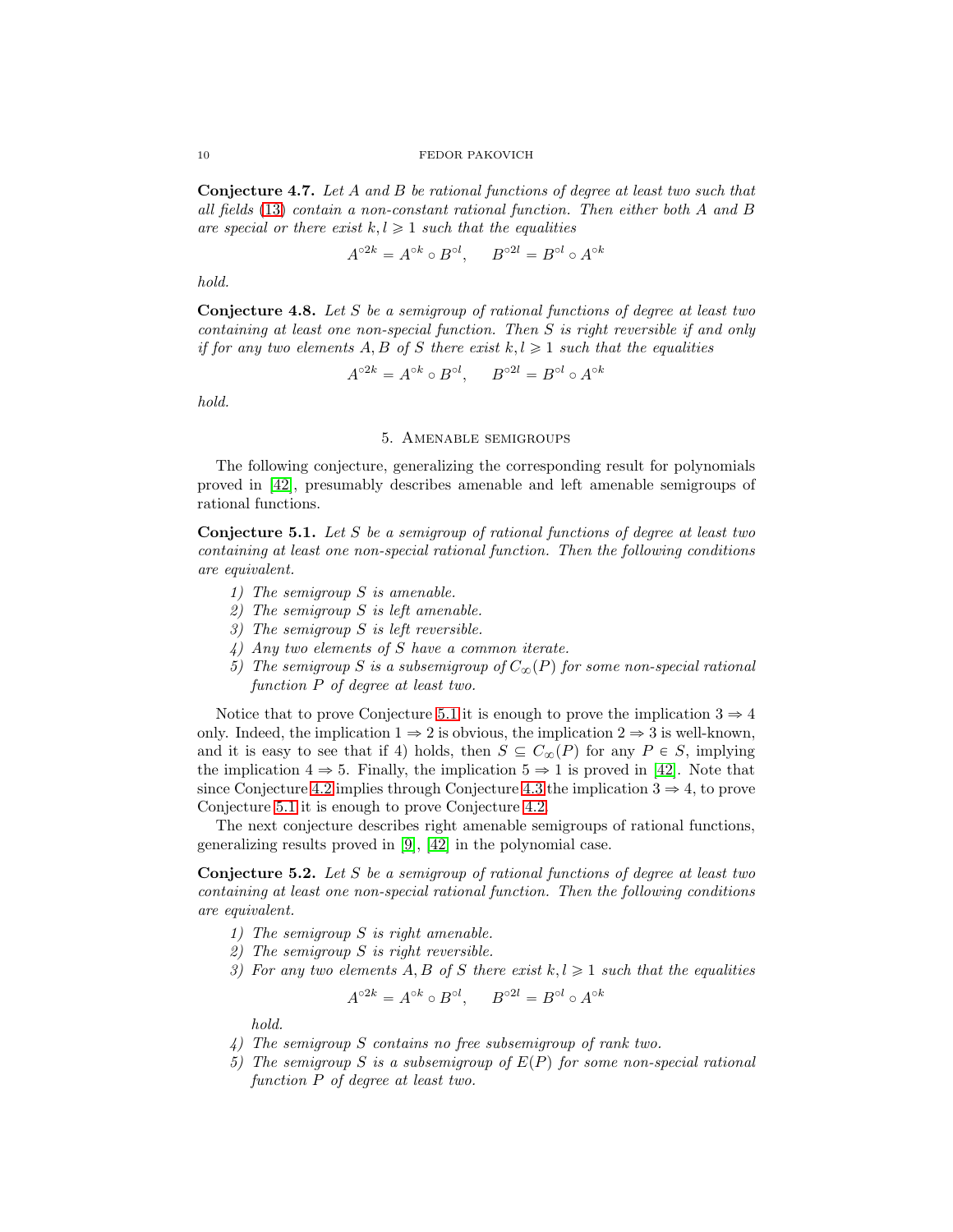Let us list the implications in Conjecture [5.2,](#page-9-1) which are known to be true. The implication  $1 \Rightarrow 2$  is well-known. The implications  $3 \Rightarrow 4$  and  $3 \Rightarrow 2$  are obvious. The equivalence  $3 \Leftrightarrow 5$  follows easily from Theorem [3.3.](#page-5-5) Finally, the implication  $4 \Rightarrow 2$  can be established as follows (cf. [\[42\]](#page-11-1), Lemma 2.8). Let  $A \neq B$  be elements of S. By condition, the semigroup generated by  $A$  and  $B$  is not free. Therefore, there exist  $X_1, X_2, \ldots, X_k \in \{A, B\}$  and  $Y_1, Y_2, \ldots, Y_l \in \{A, B\}$  such that

$$
X_k X_{k-1} \dots X_1 = Y_l Y_{l-1} \dots Y_1,
$$

but the words in  $A$  and  $B$  in the parts of this equality are different. It follows from the right cancellativity of  $\mathbb{C}(z)$  that without loss of generality we may assume that  $X_1 \neq Y_1$ . Thus, either  $X_1 = A$  and  $Y_1 = B$ , or  $X_1 = B$  and  $Y_1 = A$ . Moreover, the condition  $A \neq B$  implies that  $k \geq 2$  and  $l \geq 2$ . Thus, if, say,  $X_1 = A$  and  $Y_1 = B$ , the elements

$$
X = X_k \dots X_2, \qquad Y = Y_l \dots Y_2
$$

of S satisfy  $X \circ A = Y \circ B$ .

#### **REFERENCES**

- <span id="page-10-18"></span>[1] R. Accola, On the Castelnuovo-Severi inequality for Riemann surfaces, Kodai Math. J. 29 (2006), no. 2, 299-317.
- <span id="page-10-6"></span>[2] R. Avanzi, U. Zannier, The equation  $f(X) = f(Y)$  in rational functions  $X = X(t), Y = Y(t)$ , Compositio Math. 139 (2003), no. 3, 263-295.
- <span id="page-10-7"></span><span id="page-10-4"></span>[3] A. Beardon, *Even and odd entire functions*, J. Austral. Math. Soc., 74(1), 19-24, (2003).
- <span id="page-10-8"></span>[4] J. P. Bell, K. Huang, W. Peng, T. J. Tucker, A Tits alternative for rational functions, [arXiv:2103.09994](http://arxiv.org/abs/2103.09994)
- [5] Y. Bilu, R. Tichy, The Diophantine equation  $f(x) = g(y)$ , Acta Arith. 95, No.3, 261-288  $(2000)$ .
- <span id="page-10-19"></span>[6] F. Bogomolov, Y. Tschinkel, Co-fibered products of algebraic curves, Cent. Eur. J. Math. 7 (2009), no. 3, 382-386.
- <span id="page-10-12"></span>[7] P. Cassou-Noguès, J. Couveignes, Factorizations explicites de  $g(y) - h(z)$ , Acta Arith. 87 (1999), 291–317.
- <span id="page-10-9"></span>[8] H. Davenport, D. J. Lewis, A. Schinzel, Equations of the form  $f(x) = g(y)$ , Quarterly J. of Math. 12 (1961), 304–312.
- <span id="page-10-2"></span>[9] Cabrera C., Makienko P., Amenability and measure of maximal entropy for semigroups of rational map, [arXiv:1912.03377.](http://arxiv.org/abs/1912.03377)
- <span id="page-10-3"></span>[10] Cabrera C., Makienko P., Amenability and measure of maximal entropy for semigroups of rational map: II, [arXiv:2109.11601.](http://arxiv.org/abs/2109.11601)
- <span id="page-10-15"></span>[11] Cahn, J., Jones, R., Spear, J., Powers in orbits of rational functions: cases of an arithmetic dynamical Mordell-Lang conjecture, Canad. J. Math. 71 (2019), no. 4, 773-817.
- <span id="page-10-0"></span>[12] M. Day, Means for the bounded functions and ergodicity of the bounded representations of semi-groups, Trans. Amer. Math. Soc. 69 (1950), 276-291.
- <span id="page-10-5"></span><span id="page-10-1"></span>[13] M. Day, Amenable semigroups, Illinois J. Math. 1 (1957), 509-544.
- <span id="page-10-10"></span>[14] P. Doyle, C. McMullen, Solving the quintic by iteration, Acta Math. 163 (1989), no. 3-4, 151-180.
- [15] M. Fried, On a theorem of Ritt and related diophantine problems, J. Reine Angew. Math. 264, 40-55 (1973).
- <span id="page-10-13"></span>[16] M. Fried, Fields of definition of function fields and a problem in the reducibility of polynomials in two variables, Ill. J. Math. 17, 128-146 (1973).
- <span id="page-10-11"></span>[17] M. Fried, Arithmetical properties of function fields. II. The generalized Schur problem, Acta Arith. 25, 225-258 (1974)
- <span id="page-10-14"></span>[18] M. Fried, Variables separated equations: strikingly different roles for the branch cycle lemma and the finite simple group classification, Sci. China Math. 55 (2012), no. 1, 1-72.
- <span id="page-10-16"></span>[19] D. Ghioca, T. Tucker, M. Zieve, Intersections of polynomial orbits, and a dynamical Mordell-Lang conjecture, Inventiones Math. 171 (2008), 463–483.
- <span id="page-10-17"></span>[20] D. Ghioca, T. Tucker, M. Zieve, Linear relations between polynomial orbits, Duke Math. J. 161 (2012), 1379-1410.